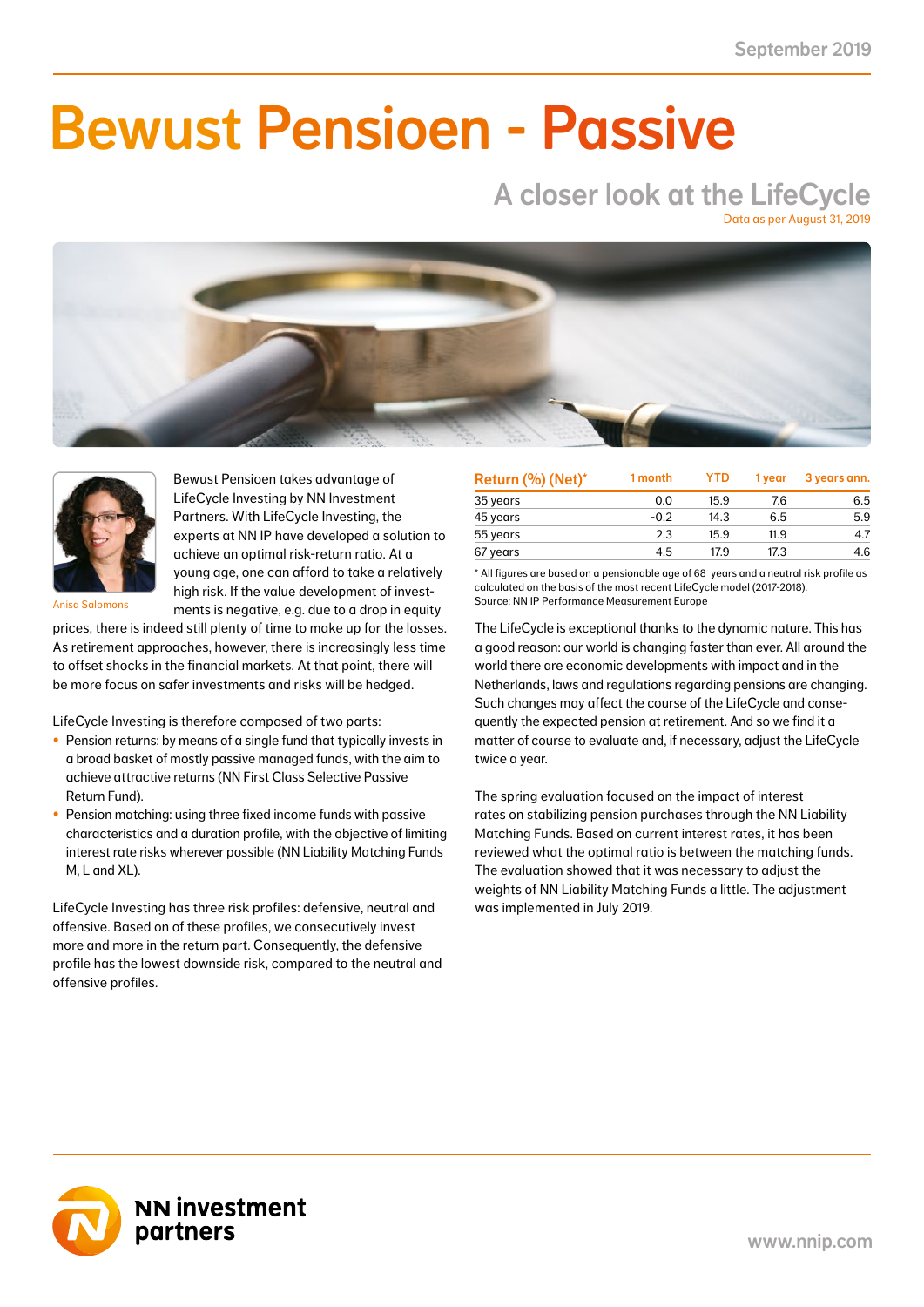### Bewust Pensioen - Passive (Defensive risk profile)

| 35 years old<br>Net Return %                 | 1 month | 1 month                    | Year to date  | Year to date        | 1 year | 1 year | 3 years | 3 years |       | 3 years                                                                             | 3 years |  |
|----------------------------------------------|---------|----------------------------|---------------|---------------------|--------|--------|---------|---------|-------|-------------------------------------------------------------------------------------|---------|--|
|                                              |         | <b>Return Contribution</b> | <b>Return</b> | <b>Contribution</b> |        |        |         |         |       | Return Contribution Return (ann) Contribution (ann) Return (cum) Contribution (cum) | Weight* |  |
| <b>Pension Returns</b>                       |         |                            |               |                     |        |        |         |         |       |                                                                                     |         |  |
| NN First Class Selective Passive Return Fund | $-1.14$ | $-0.91$                    | 14.01         | 11.35               | 4.68   | 4.06   | 6.49    | 5.23    | 20.77 | 16.74                                                                               | 80.0    |  |
| <b>Pension Matching</b>                      |         |                            |               |                     |        |        |         |         |       |                                                                                     |         |  |
| NN Liability Matching Fund M                 | 0.90    | 0.09                       | 3.47          | 0.39                | 4.00   | 0.42   | 1.03    | 0.11    | 3.13  | 0.35                                                                                | 11.0    |  |
| NN Liability Matching Fund L                 | 9.45    | 0.00                       | 32.29         | 0.00                | 35.42  | 0.00   | 6.34    | 0.00    | 20.26 | 0.00                                                                                | 0.0     |  |
| NN Liability Matching Fund XL                | 21.06   | 2.05                       | 71.57         | 6.05                | 78.76  | 6.09   | 10.11   | 1.16    | 33.51 | 3.70                                                                                | 9.0     |  |
| <b>TOTAL</b>                                 |         | 1.23                       |               | 17.79               |        | 10.56  |         | 6.50    |       | 20.79                                                                               | 100%    |  |

| <b>Bewust Pensioen - Passive (Defensive risk profile)</b>                                                                                                                                                                                                                                               |         |                                       |                                |                                            |        |        |         |         |         | Data as per August 31, 2019                                                                    |         |
|---------------------------------------------------------------------------------------------------------------------------------------------------------------------------------------------------------------------------------------------------------------------------------------------------------|---------|---------------------------------------|--------------------------------|--------------------------------------------|--------|--------|---------|---------|---------|------------------------------------------------------------------------------------------------|---------|
| 35 years old<br>Net Return %                                                                                                                                                                                                                                                                            | 1 month | <b>Return Contribution</b>            | 1 month Year to date<br>Return | <b>Year to date</b><br><b>Contribution</b> | 1 year | 1 year | 3 years | 3 years | 3 years | 3 years<br>Return Contribution Return (ann) Contribution (ann) Return (cum) Contribution (cum) | Weight' |
| <b>Pension Returns</b>                                                                                                                                                                                                                                                                                  |         |                                       |                                |                                            |        |        |         |         |         |                                                                                                |         |
| NN First Class Selective Passive Return Fund                                                                                                                                                                                                                                                            | $-1.14$ | $-0.91$                               | 14.01                          | 11.35                                      | 4.68   | 4.06   | 6.49    | 5.23    | 20.77   | 16.74                                                                                          | 80.0    |
| <b>Pension Matching</b>                                                                                                                                                                                                                                                                                 |         |                                       |                                |                                            |        |        |         |         |         |                                                                                                |         |
| NN Liability Matching Fund M                                                                                                                                                                                                                                                                            | 0.90    | 0.09                                  | 3.47                           | 0.39                                       | 4.00   | 0.42   | 1.03    | 0.11    | 3.13    | 0.35                                                                                           | 11.0    |
| NN Liability Matching Fund L                                                                                                                                                                                                                                                                            | 9.45    | 0.00                                  | 32.29                          | 0.00                                       | 35.42  | 0.00   | 6.34    | 0.00    | 20.26   | 0.00                                                                                           | 0.0     |
| NN Liability Matching Fund XL                                                                                                                                                                                                                                                                           | 21.06   | 2.05                                  | 71.57                          | 6.05                                       | 78.76  | 6.09   | 10.11   | 1.16    | 33.51   | 3.70                                                                                           | 9.0     |
| <b>TOTAL</b>                                                                                                                                                                                                                                                                                            |         | 1.23                                  |                                | 17.79                                      |        | 10.56  |         | 6.50    |         | 20.79                                                                                          | 100%    |
| 45 years old<br>Net Return %                                                                                                                                                                                                                                                                            | 1 month | 1 month<br><b>Return Contribution</b> | <b>Year to date</b><br>Return  | <b>Year to date</b><br><b>Contribution</b> | 1 year | 1 year | 3 years | 3 years | 3 years | 3 years<br>Return Contribution Return (ann) Contribution (ann) Return (cum) Contribution (cum) | Weight' |
| <b>Pension Returns</b>                                                                                                                                                                                                                                                                                  |         |                                       |                                |                                            |        |        |         |         |         |                                                                                                |         |
| NN First Class Selective Passive Return Fund                                                                                                                                                                                                                                                            | $-1.14$ | $-0.85$                               | 14.01                          | 10.54                                      | 4.68   | 3.76   | 6.49    | 4.71    | 20.77   | 14.96                                                                                          | 75.0    |
| <b>Pension Matching</b>                                                                                                                                                                                                                                                                                 |         |                                       |                                |                                            |        |        |         |         |         |                                                                                                |         |
| NN Liability Matching Fund M                                                                                                                                                                                                                                                                            | 0.90    | 0.16                                  | 3.47                           | 0.66                                       | 4.00   | 0.72   | 1.03    | 0.16    | 3.13    | 0.49                                                                                           | 19.0    |
| NN Liability Matching Fund L                                                                                                                                                                                                                                                                            | 9.45    | 0.00                                  | 32.29                          | 0.00                                       | 35.42  | 0.00   | 6.34    | 0.00    | 20.26   | 0.00                                                                                           | 0.0     |
| NN Liability Matching Fund XL                                                                                                                                                                                                                                                                           | 21.06   | 1.47                                  | 71.57                          | 4.28                                       | 78.76  | 4.30   | 10.11   | 0.93    | 33.51   | 2.96                                                                                           | 7.0     |
| <b>TOTAL</b>                                                                                                                                                                                                                                                                                            |         | 0.78                                  |                                | 15.48                                      |        | 8.78   |         | 5.80    |         | 18.41                                                                                          | 100%    |
| 55 years old<br>Net Return %                                                                                                                                                                                                                                                                            | 1 month | 1 month<br><b>Return Contribution</b> | <b>Year to date</b><br>Return  | <b>Year to date</b><br><b>Contribution</b> | 1 year | 1 year | 3 years | 3 years | 3 years | 3 years<br>Return Contribution Return (ann) Contribution (ann) Return (cum) Contribution (cum) | Weight* |
| <b>Pension Returns</b>                                                                                                                                                                                                                                                                                  |         |                                       |                                |                                            |        |        |         |         |         |                                                                                                |         |
| NN First Class Selective Passive Return Fund                                                                                                                                                                                                                                                            | $-1.14$ | $-0.47$                               | 14.01                          | 5.73                                       | 4.68   | 2.05   | 6.49    | 2.47    | 20.77   | 7.76                                                                                           | 41.0    |
| <b>Pension Matching</b>                                                                                                                                                                                                                                                                                 |         |                                       |                                |                                            |        |        |         |         |         |                                                                                                |         |
| NN Liability Matching Fund M                                                                                                                                                                                                                                                                            | 0.90    | 0.34                                  | 3.47                           | 1.39                                       | 4.00   | 1.58   | 1.03    | 0.39    | 3.13    | 1.21                                                                                           | 38.0    |
| NN Liability Matching Fund L                                                                                                                                                                                                                                                                            | 9.45    | 0.95                                  | 32.29                          | 3.12                                       | 35.42  | 3.32   | 6.34    | 0.51    | 20.26   | 1.62                                                                                           | 10.0    |
| NN Liability Matching Fund XL                                                                                                                                                                                                                                                                           | 21.06   | 2.38                                  | 71.57                          | 6.80                                       | 78.76  | 7.11   | 10.11   | 1.30    | 33.51   | 4.10                                                                                           | 11.0    |
| <b>TOTAL</b>                                                                                                                                                                                                                                                                                            |         | 3.20                                  |                                | 17.05                                      |        | 14.06  |         | 4.67    |         | 14.68                                                                                          | 100%    |
|                                                                                                                                                                                                                                                                                                         |         |                                       |                                |                                            |        |        |         |         |         |                                                                                                |         |
| 67 years old<br>Net Return %                                                                                                                                                                                                                                                                            | 1 month | 1 month<br><b>Return Contribution</b> | <b>Year to date</b><br>Return  | <b>Year to date</b><br><b>Contribution</b> | 1 year | 1 year | 3 years | 3 years | 3 years | 3 years<br>Return Contribution Return (ann) Contribution (ann) Return (cum) Contribution (cum) | Weight' |
| <b>Pension Returns</b>                                                                                                                                                                                                                                                                                  |         |                                       |                                |                                            |        |        |         |         |         |                                                                                                |         |
| NN First Class Selective Passive Return Fund                                                                                                                                                                                                                                                            | $-1.14$ | $-0.23$                               | 14.01                          | 2.78                                       | 4.68   | 0.98   | 6.49    | 1.29    | 20.77   | 4.04                                                                                           | 20.0    |
| <b>Pension Matching</b>                                                                                                                                                                                                                                                                                 |         |                                       |                                |                                            |        |        |         |         |         |                                                                                                |         |
| NN Liability Matching Fund M                                                                                                                                                                                                                                                                            | 0.90    | 0.29                                  | 3.47                           | 1.32                                       | 4.00   | 1.52   | 1.03    | 0.38    | 3.13    | 1.18                                                                                           | 33.0    |
| NN Liability Matching Fund L                                                                                                                                                                                                                                                                            | 9.45    | 4.48                                  | 32.29                          | 13.76                                      | 35.42  | 14.74  | 6.34    | 2.96    | 20.26   | 9.28                                                                                           | 47.0    |
| NN Liability Matching Fund XL                                                                                                                                                                                                                                                                           | 21.06   | 0.00                                  | 71.57                          | 0.00                                       | 78.76  | 0.00   | 10.11   | 0.00    | 33.51   | 0.00                                                                                           | 0.0     |
| <b>TOTAL</b>                                                                                                                                                                                                                                                                                            |         | 4.55                                  |                                | 17.85                                      |        | 17.25  |         | 4.62    |         | 14.51                                                                                          | 100%    |
| This means that the returns shown in the column 'year to date contribution' cannot exactly be derived from this report.<br>The contribution is the contribution to the total net return based on the current weights in the LifeCycle model (2017-2018)<br>Source: NN IP Performance Measurement Europe |         |                                       |                                |                                            |        |        |         |         |         |                                                                                                |         |
| <b>NN investment</b><br>partners                                                                                                                                                                                                                                                                        |         |                                       |                                |                                            |        |        |         |         |         |                                                                                                |         |

| 55 years old                                 | 1 month | 1 month             | <b>Year to date</b> | Year to date        | 1 year | l year | 3 years | 3 years | 3 years | 3 years                                                                             |         |
|----------------------------------------------|---------|---------------------|---------------------|---------------------|--------|--------|---------|---------|---------|-------------------------------------------------------------------------------------|---------|
| Net Return %                                 | Return  | <b>Contribution</b> | <b>Return</b>       | <b>Contribution</b> |        |        |         |         |         | Return Contribution Return (ann) Contribution (ann) Return (cum) Contribution (cum) | Weight* |
| <b>Pension Returns</b>                       |         |                     |                     |                     |        |        |         |         |         |                                                                                     |         |
| NN First Class Selective Passive Return Fund | $-1.14$ | $-0.47$             | 14.01               | 5.73                | 4.68   | 2.05   | 6.49    | 2.47    | 20.77   | 7.76                                                                                | 41.0    |
| <b>Pension Matching</b>                      |         |                     |                     |                     |        |        |         |         |         |                                                                                     |         |
| NN Liability Matching Fund M                 | 0.90    | 0.34                | 3.47                | 1.39                | 4.00   | 1.58   | 1.03    | 0.39    | 3.13    | 1.21                                                                                | 38.0    |
| NN Liability Matching Fund L                 | 9.45    | 0.95                | 32.29               | 3.12                | 35.42  | 3.32   | 6.34    | 0.51    | 20.26   | 1.62                                                                                | 10.0    |
| NN Liability Matching Fund XL                | 21.06   | 2.38                | 71.57               | 6.80                | 78.76  | 7.11   | 10.11   | 1.30    | 33.51   | 4.10                                                                                | 11.0    |
| <b>TOTAL</b>                                 |         | 3.20                |                     | 17.05               |        | 14.06  |         | 4.67    |         | 14.68                                                                               | 100%    |

| 67 years old<br>Net Return %                 | 1 month | 1 month                    | Year to date | Year to date        | 1 year | 1 year | 3 years |      | 3 years<br>Return Contribution Return (ann) Contribution (ann) Return (cum) Contribution (cum) | 3 years | 3 years |  |
|----------------------------------------------|---------|----------------------------|--------------|---------------------|--------|--------|---------|------|------------------------------------------------------------------------------------------------|---------|---------|--|
|                                              |         | <b>Return Contribution</b> | Return       | <b>Contribution</b> |        |        |         |      |                                                                                                |         | Weight* |  |
| <b>Pension Returns</b>                       |         |                            |              |                     |        |        |         |      |                                                                                                |         |         |  |
| NN First Class Selective Passive Return Fund | $-1.14$ | $-0.23$                    | 14.01        | 2.78                | 4.68   | 0.98   | 6.49    | 1.29 | 20.77                                                                                          | 4.04    | 20.0    |  |
| <b>Pension Matching</b>                      |         |                            |              |                     |        |        |         |      |                                                                                                |         |         |  |
| NN Liability Matching Fund M                 | 0.90    | 0.29                       | 3.47         | 1.32                | 4.00   | 1.52   | 1.03    | 0.38 | 3.13                                                                                           | 1.18    | 33.0    |  |
| NN Liability Matching Fund L                 | 9.45    | 4.48                       | 32.29        | 13.76               | 35.42  | 14.74  | 6.34    | 2.96 | 20.26                                                                                          | 9.28    | 47.0    |  |
| NN Liability Matching Fund XL                | 21.06   | 0.00                       | 71.57        | 0.00                | 78.76  | 0.00   | 10.11   | 0.00 | 33.51                                                                                          | 0.00    | 0.0     |  |
| <b>TOTAL</b>                                 |         | 4.55                       |              | 17.85               |        | 17.25  |         | 4.62 |                                                                                                | 14.51   | 100%    |  |

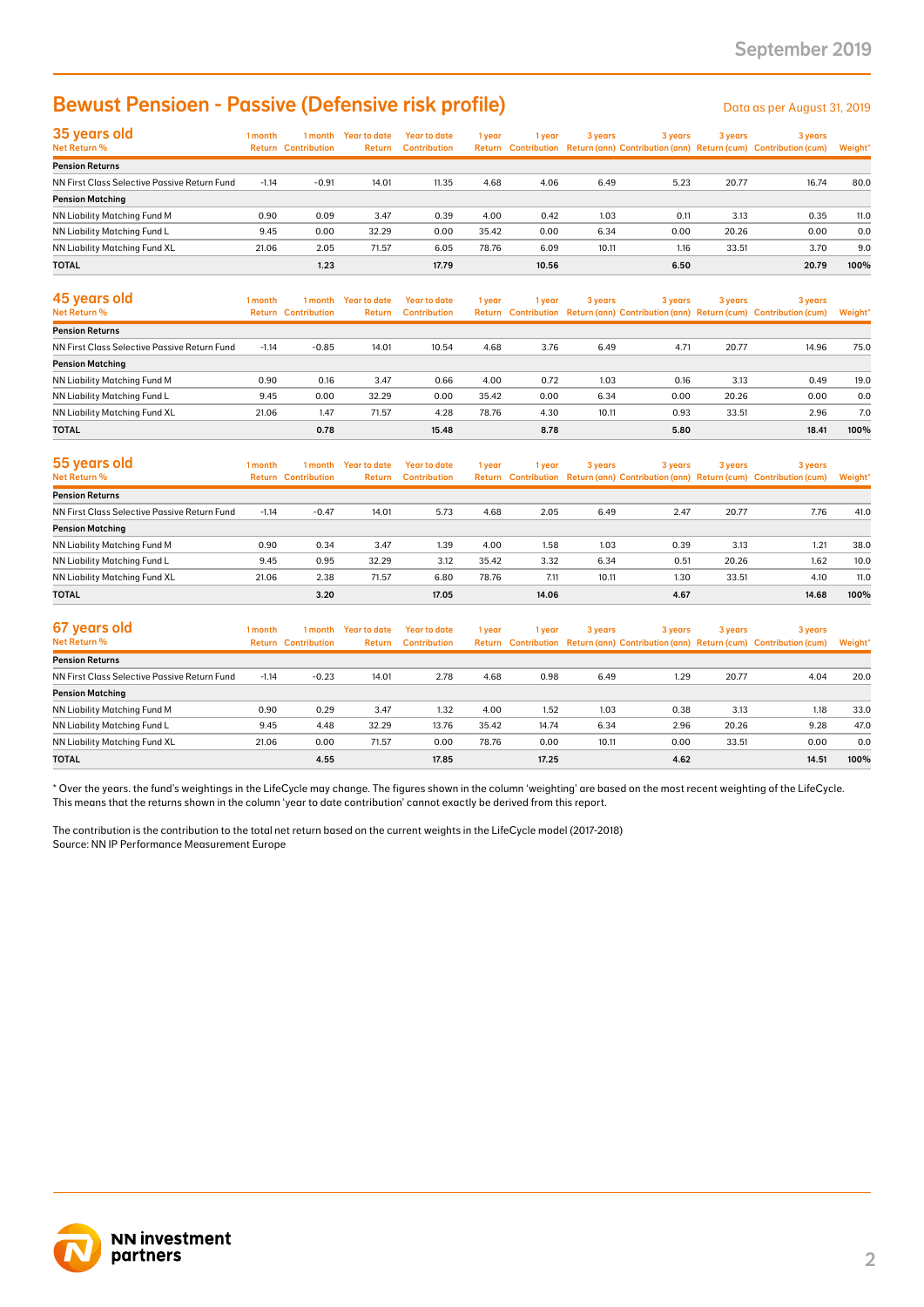# **Bewust Pensioen - Passive (Neutral risk profile)** Detailled a Data as per August 31, 2019

| <b>Bewust Pensioen - Passive (Neutral risk profile)</b>                                                                                                                                                                                                                                                 |         |                                       |                                |                                            |        |        |         |         |         | Data as per August 31, 2019                                                                    |         |
|---------------------------------------------------------------------------------------------------------------------------------------------------------------------------------------------------------------------------------------------------------------------------------------------------------|---------|---------------------------------------|--------------------------------|--------------------------------------------|--------|--------|---------|---------|---------|------------------------------------------------------------------------------------------------|---------|
| 35 years old<br>Net Return %                                                                                                                                                                                                                                                                            | 1 month | <b>Return Contribution</b>            | 1 month Year to date<br>Return | <b>Year to date</b><br><b>Contribution</b> | 1 year | 1 year | 3 years | 3 years | 3 years | 3 years<br>Return Contribution Return (ann) Contribution (ann) Return (cum) Contribution (cum) | Weight' |
| <b>Pension Returns</b>                                                                                                                                                                                                                                                                                  |         |                                       |                                |                                            |        |        |         |         |         |                                                                                                |         |
| NN First Class Selective Passive Return Fund<br><b>Pension Matching</b>                                                                                                                                                                                                                                 | $-1.14$ | $-1.03$                               | 14.01                          | 12.71                                      | 4.68   | 4.47   | 6.49    | 5.87    | 20.77   | 18.79                                                                                          | 90.0    |
| NN Liability Matching Fund M                                                                                                                                                                                                                                                                            | 0.90    | 0.05                                  | 3.47                           | 0.19                                       | 4.00   | 0.20   | 1.03    | 0.06    | 3.13    | 0.18                                                                                           | 5.0     |
| NN Liability Matching Fund L                                                                                                                                                                                                                                                                            | 9.45    | 0.00                                  | 32.29                          | 0.00                                       | 35.42  | 0.00   | 6.34    | 0.00    | 20.26   | 0.00                                                                                           | 0.0     |
| NN Liability Matching Fund XL                                                                                                                                                                                                                                                                           | 21.06   | 1.03                                  | 71.57                          | 3.00                                       | 78.76  | 2.93   | 10.11   | 0.58    | 33.51   | 1.84                                                                                           | 5.0     |
| TOTAL                                                                                                                                                                                                                                                                                                   |         | 0.05                                  |                                | 15.90                                      |        | 7.60   |         | 6.50    |         | 20.81                                                                                          | 100%    |
| 45 years old<br>Net Return %                                                                                                                                                                                                                                                                            | 1 month | 1 month<br><b>Return Contribution</b> | <b>Year to date</b><br>Return  | <b>Year to date</b><br><b>Contribution</b> | 1 year | 1 year | 3 years | 3 years | 3 years | 3 years<br>Return Contribution Return (ann) Contribution (ann) Return (cum) Contribution (cum) | Weight' |
| <b>Pension Returns</b>                                                                                                                                                                                                                                                                                  |         |                                       |                                |                                            |        |        |         |         |         |                                                                                                |         |
| NN First Class Selective Passive Return Fund                                                                                                                                                                                                                                                            | $-1.14$ | $-0.97$                               | 14.01                          | 11.95                                      | 4.68   | 4.19   | 6.49    | 5.44    | 20.77   | 17.30                                                                                          | 85.0    |
| <b>Pension Matching</b>                                                                                                                                                                                                                                                                                 |         |                                       |                                |                                            |        |        |         |         |         |                                                                                                |         |
| NN Liability Matching Fund M                                                                                                                                                                                                                                                                            | 0.90    | 0.11                                  | 3.47                           | 0.42                                       | 4.00   | 0.44   | 1.03    | 0.11    | 3.13    | 0.35                                                                                           | 12.0    |
| NN Liability Matching Fund L                                                                                                                                                                                                                                                                            | 9.45    | 0.00                                  | 32.29                          | 0.00                                       | 35.42  | 0.00   | 6.34    | 0.00    | 20.26   | 0.00                                                                                           | 0.0     |
| NN Liability Matching Fund XL                                                                                                                                                                                                                                                                           | 21.06   | 0.67                                  | 71.57                          | 1.92                                       | 78.76  | 1.87   | 10.11   | 0.40    | 33.51   | 1.29                                                                                           | 3.0     |
| <b>TOTAL</b>                                                                                                                                                                                                                                                                                            |         | $-0.20$                               |                                | 14.29                                      |        | 6.50   |         | 5.95    |         | 18.93                                                                                          | 100%    |
| 55 years old<br>Net Return %                                                                                                                                                                                                                                                                            | 1 month | 1 month<br><b>Return Contribution</b> | <b>Year to date</b><br>Return  | <b>Year to date</b><br><b>Contribution</b> | 1 year | 1 year | 3 years | 3 years | 3 years | 3 years<br>Return Contribution Return (ann) Contribution (ann) Return (cum) Contribution (cum) | Weight* |
| <b>Pension Returns</b>                                                                                                                                                                                                                                                                                  |         |                                       |                                |                                            |        |        |         |         |         |                                                                                                |         |
| NN First Class Selective Passive Return Fund                                                                                                                                                                                                                                                            | $-1.14$ | $-0.57$                               | 14.01                          | 6.94                                       | 4.68   | 2.49   | 6.49    | 3.03    | 20.77   | 9.51                                                                                           | 50.0    |
| <b>Pension Matching</b>                                                                                                                                                                                                                                                                                 |         |                                       |                                |                                            |        |        |         |         |         |                                                                                                |         |
| NN Liability Matching Fund M                                                                                                                                                                                                                                                                            | 0.90    | 0.30                                  | 3.47                           | 1.23                                       | 4.00   | 1.39   | 1.03    | 0.36    | 3.13    | 1.12                                                                                           | 34.0    |
| NN Liability Matching Fund L                                                                                                                                                                                                                                                                            | 9.45    | 0.76                                  | 32.29                          | 2.50                                       | 35.42  | 2.64   | 6.34    | 0.37    | 20.26   | 1.15                                                                                           | 8.0     |
| NN Liability Matching Fund XL                                                                                                                                                                                                                                                                           | 21.06   | 1.83                                  | 71.57                          | 5.18                                       | 78.76  | 5.38   | 10.11   | 0.94    | 33.51   | 2.96                                                                                           | 8.0     |
| <b>TOTAL</b>                                                                                                                                                                                                                                                                                            |         | 2.33                                  |                                | 15.87                                      |        | 11.90  |         | 4.69    |         | 14.74                                                                                          | 100%    |
| 67 years old<br>Net Return %                                                                                                                                                                                                                                                                            | 1 month | 1 month<br><b>Return Contribution</b> | <b>Year to date</b><br>Return  | <b>Year to date</b><br><b>Contribution</b> | 1 year | 1 year | 3 years | 3 years | 3 years | 3 years<br>Return Contribution Return (ann) Contribution (ann) Return (cum) Contribution (cum) | Weight* |
| <b>Pension Returns</b>                                                                                                                                                                                                                                                                                  |         |                                       |                                |                                            |        |        |         |         |         |                                                                                                |         |
| NN First Class Selective Passive Return Fund                                                                                                                                                                                                                                                            | $-1.14$ | $-0.23$                               | 14.01                          | 2.78                                       | 4.68   | 0.98   | 6.49    | 1.33    | 20.77   | 4.17                                                                                           | 20.0    |
| <b>Pension Matching</b>                                                                                                                                                                                                                                                                                 |         |                                       |                                |                                            |        |        |         |         |         |                                                                                                |         |
| NN Liability Matching Fund M                                                                                                                                                                                                                                                                            | 0.90    | 0.29                                  | 3.47                           | 1.32                                       | 4.00   | 1.52   | 1.03    | 0.39    | 3.13    | 1.24                                                                                           | 33.0    |
| NN Liability Matching Fund L                                                                                                                                                                                                                                                                            | 9.45    | 4.48                                  | 32.29                          | 13.76                                      | 35.42  | 14.74  | 6.34    | 2.92    | 20.26   | 9.18                                                                                           | 47.0    |
| NN Liability Matching Fund XL                                                                                                                                                                                                                                                                           | 21.06   | 0.00                                  | 71.57                          | 0.00                                       | 78.76  | 0.00   | 10.11   | 0.00    | 33.51   | 0.00                                                                                           | 0.0     |
| TOTAL                                                                                                                                                                                                                                                                                                   |         | 4.55                                  |                                | 17.85                                      |        | 17.25  |         | 4.64    |         | 14.59                                                                                          | 100%    |
| This means that the returns shown in the column 'year to date contribution' cannot exactly be derived from this report.<br>The contribution is the contribution to the total net return based on the current weights in the LifeCycle model (2017-2018)<br>Source: NN IP Performance Measurement Europe |         |                                       |                                |                                            |        |        |         |         |         |                                                                                                |         |
| <b>NN investment</b><br>partners                                                                                                                                                                                                                                                                        |         |                                       |                                |                                            |        |        |         |         |         |                                                                                                |         |

| 45 years old<br>Net Return %                 | 1 month | 1 month<br><b>Return Contribution</b> | Year to date<br><b>Return</b> | Year to date<br><b>Contribution</b> | 1 year | l vear | 3 years | 3 years | Return Contribution Return (ann) Contribution (ann) Return (cum) Contribution (cum) |       | 3 years | 3 years | Weight* |
|----------------------------------------------|---------|---------------------------------------|-------------------------------|-------------------------------------|--------|--------|---------|---------|-------------------------------------------------------------------------------------|-------|---------|---------|---------|
| <b>Pension Returns</b>                       |         |                                       |                               |                                     |        |        |         |         |                                                                                     |       |         |         |         |
|                                              |         |                                       |                               |                                     |        |        |         |         |                                                                                     |       |         |         |         |
| NN First Class Selective Passive Return Fund | $-1.14$ | $-0.97$                               | 14.01                         | 11.95                               | 4.68   | 4.19   | 6.49    | 5.44    | 20.77                                                                               | 17.30 | 85.0    |         |         |
| <b>Pension Matching</b>                      |         |                                       |                               |                                     |        |        |         |         |                                                                                     |       |         |         |         |
| NN Liability Matching Fund M                 | 0.90    | 0.11                                  | 3.47                          | 0.42                                | 4.00   | 0.44   | 1.03    | 0.11    | 3.13                                                                                | 0.35  | 12.0    |         |         |
| NN Liability Matching Fund L                 | 9.45    | 0.00                                  | 32.29                         | 0.00                                | 35.42  | 0.00   | 6.34    | 0.00    | 20.26                                                                               | 0.00  | 0.0     |         |         |
| NN Liability Matching Fund XL                | 21.06   | 0.67                                  | 71.57                         | 1.92                                | 78.76  | 1.87   | 10.11   | 0.40    | 33.51                                                                               | 1.29  | 3.0     |         |         |
| <b>TOTAL</b>                                 |         | $-0.20$                               |                               | 14.29                               |        | 6.50   |         | 5.95    |                                                                                     | 18.93 | 100%    |         |         |

| 55 years old                                 | 1 month | 1 month             | <b>Year to date</b> | Year to date        | 1 year | l year | 3 years | 3 years | 3 years | 3 years                                                                             |         |
|----------------------------------------------|---------|---------------------|---------------------|---------------------|--------|--------|---------|---------|---------|-------------------------------------------------------------------------------------|---------|
| Net Return %                                 | Return  | <b>Contribution</b> | <b>Return</b>       | <b>Contribution</b> |        |        |         |         |         | Return Contribution Return (ann) Contribution (ann) Return (cum) Contribution (cum) | Weight* |
| <b>Pension Returns</b>                       |         |                     |                     |                     |        |        |         |         |         |                                                                                     |         |
| NN First Class Selective Passive Return Fund | $-1.14$ | $-0.57$             | 14.01               | 6.94                | 4.68   | 2.49   | 6.49    | 3.03    | 20.77   | 9.51                                                                                | 50.0    |
| <b>Pension Matching</b>                      |         |                     |                     |                     |        |        |         |         |         |                                                                                     |         |
| NN Liability Matching Fund M                 | 0.90    | 0.30                | 3.47                | 1.23                | 4.00   | 1.39   | 1.03    | 0.36    | 3.13    | 1.12                                                                                | 34.0    |
| NN Liability Matching Fund L                 | 9.45    | 0.76                | 32.29               | 2.50                | 35.42  | 2.64   | 6.34    | 0.37    | 20.26   | 1.15                                                                                | 8.0     |
| NN Liability Matching Fund XL                | 21.06   | 1.83                | 71.57               | 5.18                | 78.76  | 5.38   | 10.11   | 0.94    | 33.51   | 2.96                                                                                | 8.0     |
| <b>TOTAL</b>                                 |         | 2.33                |                     | 15.87               |        | 11.90  |         | 4.69    |         | 14.74                                                                               | 100%    |

| 67 years old<br>Net Return %                 | 1 month | 1 month                    | Year to date | Year to date        | 1 year | 1 year | 3 years | 3 years | Return Contribution Return (ann) Contribution (ann) Return (cum) Contribution (cum) | 3 years | 3 years |  |
|----------------------------------------------|---------|----------------------------|--------------|---------------------|--------|--------|---------|---------|-------------------------------------------------------------------------------------|---------|---------|--|
|                                              |         | <b>Return Contribution</b> | Return       | <b>Contribution</b> |        |        |         |         |                                                                                     |         | Weight* |  |
| <b>Pension Returns</b>                       |         |                            |              |                     |        |        |         |         |                                                                                     |         |         |  |
| NN First Class Selective Passive Return Fund | $-1.14$ | $-0.23$                    | 14.01        | 2.78                | 4.68   | 0.98   | 6.49    | 1.33    | 20.77                                                                               | 4.17    | 20.0    |  |
| <b>Pension Matching</b>                      |         |                            |              |                     |        |        |         |         |                                                                                     |         |         |  |
| NN Liability Matching Fund M                 | 0.90    | 0.29                       | 3.47         | 1.32                | 4.00   | 1.52   | 1.03    | 0.39    | 3.13                                                                                | 1.24    | 33.0    |  |
| NN Liability Matching Fund L                 | 9.45    | 4.48                       | 32.29        | 13.76               | 35.42  | 14.74  | 6.34    | 2.92    | 20.26                                                                               | 9.18    | 47.0    |  |
| NN Liability Matching Fund XL                | 21.06   | 0.00                       | 71.57        | 0.00                | 78.76  | 0.00   | 10.11   | 0.00    | 33.51                                                                               | 0.00    | 0.0     |  |
| <b>TOTAL</b>                                 |         | 4.55                       |              | 17.85               |        | 17.25  |         | 4.64    |                                                                                     | 14.59   | 100%    |  |